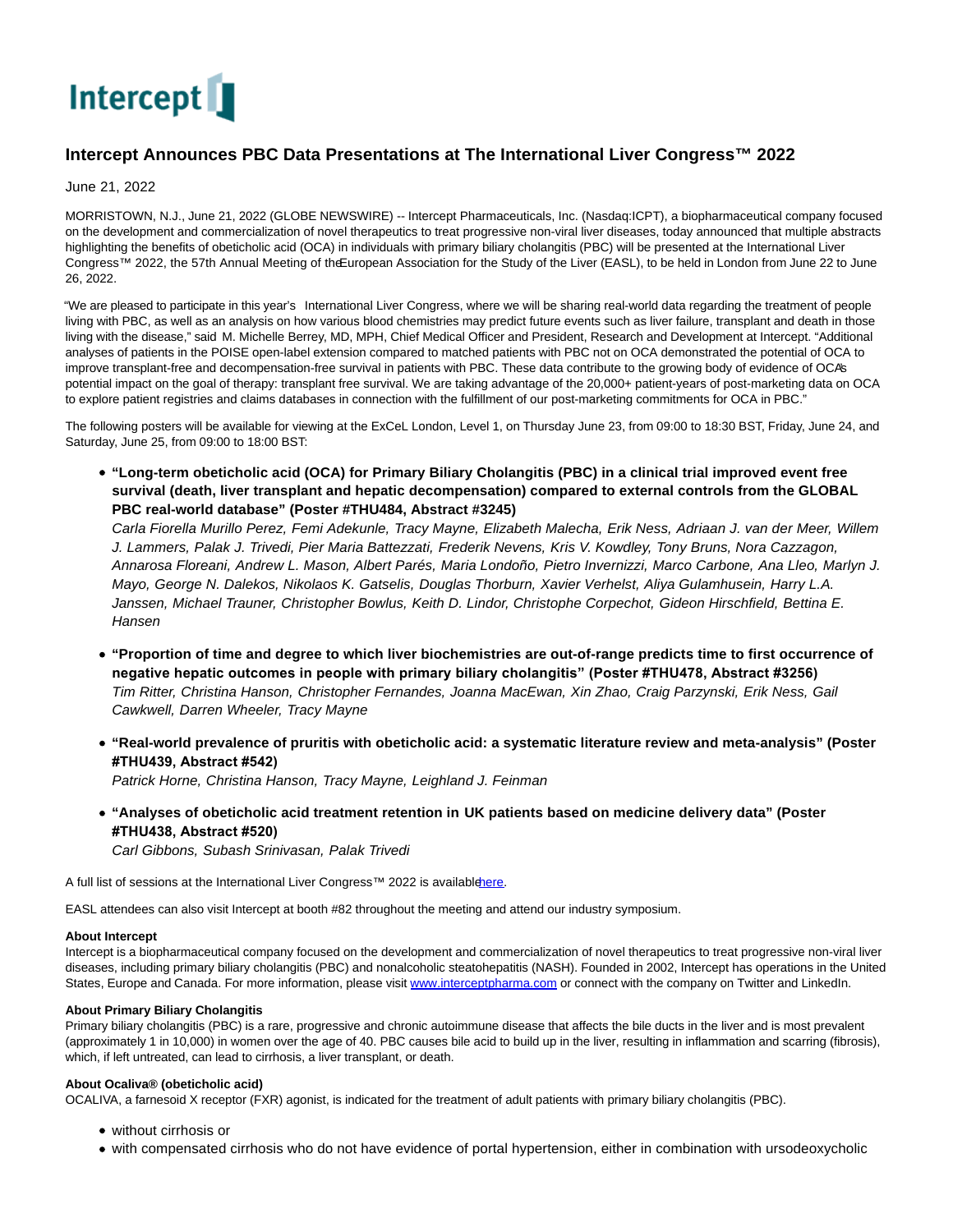acid (UDCA) with an inadequate response to UDCA or as monotherapy in patients unable to tolerate UDCA.

This indication is approved under accelerated approval based on a reduction in alkaline phosphatase (ALP). An improvement in survival or diseaserelated symptoms has not been established. Continued approval for this indication may be contingent upon verification and description of clinical benefit in confirmatory trials.

#### **IMPORTANT SAFETY INFORMATION**

**WARNING: HEPATIC DECOMPENSATION AND FAILURE IN PRIMARY BILIARY CHOLANGITIS PATIENTS WITH CIRRHOSIS**

- **Hepatic decompensation and failure, sometimes fatal or resulting in liver transplant, have been reported with OCALIVA treatment in primary biliary cholangitis (PBC) patients with either compensated or decompensated cirrhosis.**
- **OCALIVA is contraindicated in PBC patients with decompensated cirrhosis, a prior decompensation event, or with compensated cirrhosis who have evidence of portal hypertension.**
- **Permanently discontinue OCALIVA in patients who develop laboratory or clinical evidence of hepatic decompensation; have compensated cirrhosis and develop evidence of portal hypertension, or experience clinically significant hepatic adverse reactions while on treatment.**

#### **Contraindications**

OCALIVA is contraindicated in patients with:

- decompensated cirrhosis (e.g., Child-Pugh Class B or C) or a prior decompensation event
- compensated cirrhosis who have evidence of portal hypertension (e.g., ascites, gastroesophageal varices, persistent thrombocytopenia)
- complete biliary obstruction

# **Warnings and Precautions**

#### **Hepatic Decompensation and Failure in PBC Patients with Cirrhosis**

Hepatic decompensation and failure, sometimes fatal or resulting in liver transplant, have been reported with OCALIVA treatment in PBC patients with cirrhosis, either compensated or decompensated. Among post-marketing cases reporting it, median time to hepatic decompensation (e.g., new onset ascites) was 4 months for patients with compensated cirrhosis; median time to a new decompensation event (e.g., hepatic encephalopathy) was 2.5 months for patients with decompensated cirrhosis.

Some of these cases occurred in patients with decompensated cirrhosis when they were treated with higher than the recommended dosage for that patient population; however, cases of hepatic decompensation and failure have continued to be reported in patients with decompensated cirrhosis even when they received the recommended dosage.

Hepatotoxicity was observed in the OCALIVA clinical trials. A dose-response relationship was observed for the occurrence of hepatic adverse reactions including jaundice, worsening ascites, and primary biliary cholangitis flare with dosages of OCALIVA of 10 mg once daily to 50 mg once daily (up to 5-times the highest recommended dosage), as early as one month after starting treatment with OCALIVA in two 3-month, placebo-controlled clinical trials in patients with primarily early stage PBC.

Routinely monitor patients for progression of PBC, including hepatic adverse reactions, with laboratory and clinical assessments to determine whether drug discontinuation is needed. Closely monitor patients with compensated cirrhosis, concomitant hepatic disease (e.g., autoimmune hepatitis, alcoholic liver disease), and/or with severe intercurrent illness for new evidence of portal hypertension (e.g., ascites, gastroesophageal varices, persistent thrombocytopenia), or increases above the upper limit of normal in total bilirubin, direct bilirubin, or prothrombin time to determine whether drug discontinuation is needed. Permanently discontinue OCALIVA in patients who develop laboratory or clinical evidence of hepatic decompensation (e.g., ascites, jaundice, variceal bleeding, hepatic encephalopathy), have compensated cirrhosis and develop evidence of portal hypertension (e.g., ascites, gastroesophageal varices, persistent thrombocytopenia), experience clinically significant hepatic adverse reactions, or develop complete biliary obstruction. If severe intercurrent illness occurs, interrupt treatment with OCALIVA and monitor the patient's liver function. After resolution of the intercurrent illness, consider the potential risks and benefits of restarting OCALIVA treatment.

#### **Severe Pruritus**

Severe pruritus was reported in 23% of patients in the OCALIVA 10 mg arm, 19% of patients in the OCALIVA titration arm, and 7% of patients in the placebo arm in a 12-month double-blind randomized controlled clinical trial of 216 patients. Severe pruritus was defined as intense or widespread itching, interfering with activities of daily living, or causing severe sleep disturbance, or intolerable discomfort, and typically requiring medical interventions. Consider clinical evaluation of patients with new onset or worsening severe pruritus. Management strategies include the addition of bile acid binding resins or antihistamines, OCALIVA dosage reduction, and/or temporary interruption of OCALIVA dosing.

#### **Reduction in HDL-C**

Patients with PBC generally exhibit hyperlipidemia characterized by a significant elevation in total cholesterol primarily due to increased levels of high-density lipoprotein-cholesterol (HDL-C). Dose-dependent reductions from baseline in mean HDL-C levels were observed at 2 weeks in OCALIVAtreated patients, 20% and 9% in the 10 mg and titration arms, respectively, compared to 2% in the placebo arm. Monitor patients for changes in serum lipid levels during treatment. For patients who do not respond to OCALIVA after 1 year at the highest recommended dosage that can be tolerated (maximum of 10 mg once daily), and who experience a reduction in HDL-C, weigh the potential risks against the benefits of continuing treatment.

#### **Adverse Reactions**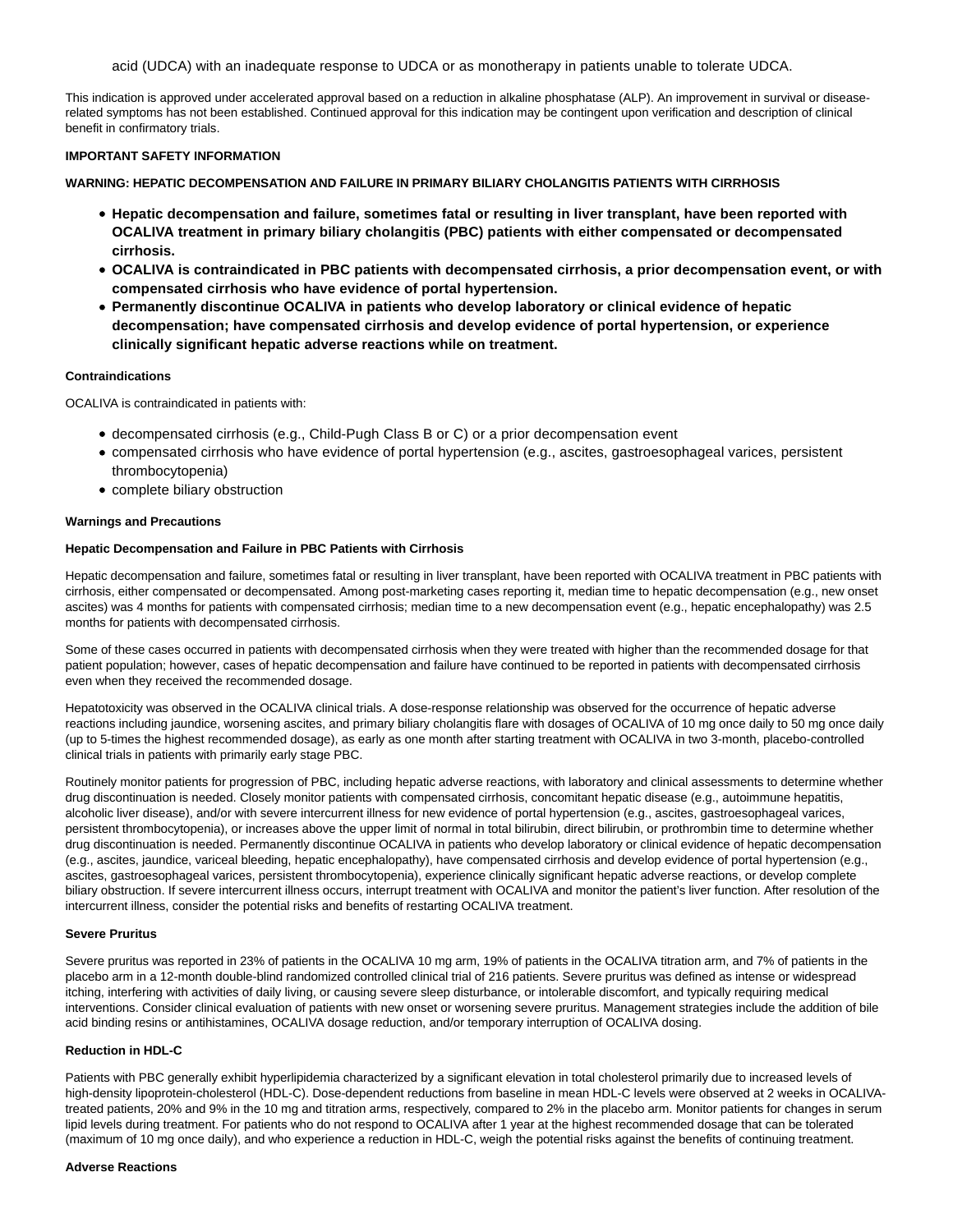The most common adverse reactions (≥5%) are: pruritus, fatigue, abdominal pain and discomfort, rash, oropharyngeal pain, dizziness, constipation, arthralgia, thyroid function abnormality, and eczema.

# **Drug Interactions**

• Bile Acid Binding Resins

Bile acid binding resins such as cholestyramine, colestipol, or colesevelam adsorb and reduce bile acid absorption and may reduce the absorption, systemic exposure, and efficacy of OCALIVA. If taking a bile acid binding resin, take OCALIVA at least 4 hours before or 4 hours after taking the bile acid binding resin, or at as great an interval as possible.

Warfarin

The International Normalized Ratio (INR) decreased following coadministration of warfarin and OCALIVA. Monitor INR and adjust the dose of warfarin, as needed, to maintain the target INR range when co-administering OCALIVA and warfarin.

CYP1A2 Substrates with Narrow Therapeutic Index

Obeticholic acid may increase the exposure to concomitant drugs that are CYP1A2 substrates. Therapeutic monitoring of CYP1A2 substrates with a narrow therapeutic index (e.g., theophylline and tizanidine) is recommended when co-administered with OCALIVA.

• Inhibitors of Bile Salt Efflux Pump

Avoid concomitant use of inhibitors of the bile salt efflux pump (BSEP) such as cyclosporine. Concomitant medications that inhibit canalicular membrane bile acid transporters such as the BSEP may exacerbate accumulation of conjugated bile salts including taurine conjugate of obeticholic acid in the liver and result in clinical symptoms. If concomitant use is deemed necessary, monitor serum transaminases and bilirubin.

# **Please click here for [Full Prescribing Information,](https://www.globenewswire.com/Tracker?data=DSoxo_twxM4TsBRAe4WAubfeWE9MiiALd7NzB8XMCLDXNVxSgldb_wfVVlHqpkOE9X1cUcH4fFBapUrcsHI4Cd0gRZTtcsphgSjKnowSTSuxbTHKurlb5cxerHi-8SZ-RtrrCqkuWVDyTbLT1JC_C1VR1Fh-CkiBvCFtb2thU95-uzxIfZCjesWhPDc1Uuw06-btJw0PwrI5UMTp0JcuJw==) including Boxed WARNING.**

# **To report SUSPECTED ADVERSE REACTIONS, contact Intercept Pharmaceuticals, Inc. at 1-844-782-ICPT or FDA at 1-800-FDA-1088 or [www.fda.gov/medwatch.](https://www.globenewswire.com/Tracker?data=hytyCQpvMyf8c6brA3rdnNnyy6T9Ih0cz9yO500fEIP9_USf_P5pDzK7L5gg9oD3qJottFoZkw6fMWj_zU_-eYCELgLZNqlfiqfqZySDDQc=)**

# **Cautionary Note Regarding Forward-Looking Statements**

This press release contains forward-looking statements, including, but not limited to, statements regarding the progress, timing and results of our clinical trials, including our clinical trials for the treatment of nonalcoholic steatohepatitis ("NASH"), the safety and efficacy of our approved product, Ocaliva (obeticholic acid or "OCA") for primary biliary cholangitis ("PBC"), and our product candidates, including OCA for liver fibrosis due to NASH, the timing and acceptance of our regulatory filings and the potential approval of OCA for liver fibrosis due to NASH, the review of our New Drug Application for OCA for the treatment of liver fibrosis due to NASH by the U.S. Food and Drug Administration (FDA), our intent to work with the FDA to address the issues raised in the complete response letter (CRL), the potential commercial success of OCA, as well as our strategy, future operations, future financial position, future revenue, projected costs, financial guidance, prospects, plans and objectives.

These statements constitute forward-looking statements within the meaning of Section 27A of the Securities Act of 1933, as amended, and Section 21E of the Securities Exchange Act of 1934, as amended. The words "anticipate," "believe," "estimate," "expect," "intend," "may," "plan," "predict," "project," "target," "potential," "will," "would," "could," "should," "possible," "continue" and similar expressions are intended to identify forward-looking statements, although not all forward-looking statements contain these identifying words. Readers are cautioned not to place undue reliance on these forward-looking statements, which speak only as of the date of this release, and we undertake no obligation to update any forward-looking statement except as required by law. These forward-looking statements are based on estimates and assumptions by our management that, although believed to be reasonable, are inherently uncertain and subject to a number of risks. The following represent some, but not necessarily all, of the factors that could cause actual results to differ materially from historical results or those anticipated or predicted by our forward-looking statements: our ability to successfully commercialize Ocaliva for PBC; our ability to maintain our regulatory approval of Ocaliva for PBC in the United States, Europe, Canada, Israel, Australia and other jurisdictions in which we have or may receive marketing authorization; our ability to timely and cost-effectively file for and obtain regulatory approval of our product candidates on an accelerated basis or at all, including OCA for liver fibrosis due to NASH following the issuance of the CRL by the FDA; any advisory committee recommendation or dispute resolution determination that our product candidates, including OCA for liver fibrosis due to NASH, should not be approved or approved only under certain conditions; any future determination that the regulatory applications and subsequent information we submit for our product candidates, including OCA for liver fibrosis due to NASH, do not contain adequate clinical or other data or meet applicable regulatory requirements for approval; conditions that may be imposed by regulatory authorities on our marketing approvals for our products and product candidates, including OCA for liver fibrosis due to NASH, such as the need for clinical outcomes data (and not just results based on achievement of a surrogate endpoint), any risk mitigation programs such as a REMS, and any related restrictions, limitations and/or warnings contained in the label of any of our products or product candidates; any potential side effects associated with Ocaliva for PBC, OCA for liver fibrosis due to NASH or our other product candidates that could delay or prevent approval, require that an approved product be taken off the market, require the inclusion of safety warnings or precautions, or otherwise limit the sale of such product or product candidate, including in connection with our update to Ocaliva prescribing information in May 2021 contraindicating Ocaliva for patients with PBC and decompensated cirrhosis, a prior decompensation event, or compensated cirrhosis with evidence of portal hypertension; the initiation, timing, cost, conduct, progress and results of our research and development activities, preclinical studies and clinical trials, including any issues, delays or failures in identifying patients, enrolling patients, treating patients, retaining patients, meeting specific endpoints in the jurisdictions in which we intend to seek approval or completing and timely reporting the results of our NASH or PBC clinical trials; the outcomes of interactions with regulators (e.g., the FDA and the European Medicines Agency) regarding our clinical trials; our ability to establish and maintain relationships with, and the performance of, third-party manufacturers, contract research organizations and other vendors upon whom we are substantially dependent for, among other things, the manufacture and supply of our products, including Ocaliva for PBC and, if approved, OCA for liver fibrosis due to NASH, and our clinical trial activities; our ability to identify, develop and successfully commercialize our products and product candidates, including our ability to successfully launch OCA for liver fibrosis due to NASH, if approved; our ability to obtain and maintain intellectual property protection for our products and product candidates,